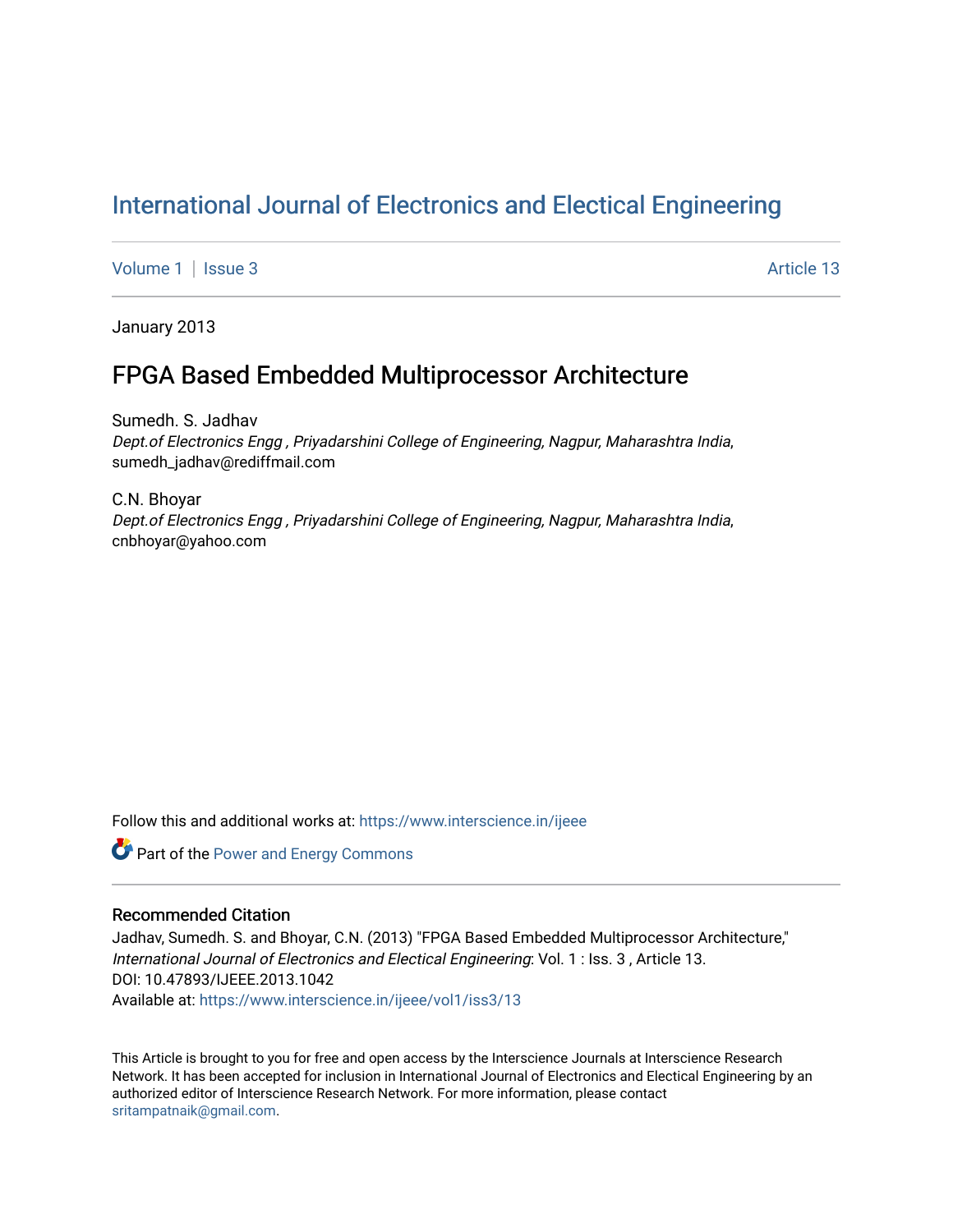## **FPGA Based Embedded Multiprocessor Architecture**

**Sumedh.S.Jadhav & C.N.Bhoyar** 

Dept.of Electronics Engg , Priyadarshini College of Engineering, Nagpur, Maharashtra India E-mail : sumedh\_jadhav@rediffmail.com, cnbhoyar @yahoo.com

*Abstract* **-** Multiprocessor is a typical subject within the Computer architecture field of scope. A new methodology based on practical sessions with real devices and design is proposed. Embedded multiprocessor design presents challenges and opportunities that stem from task coarse granularity and the large number of inputs and outputs for each task. We have therefore designed a new architecture called embedded concurrent computing (ECC), which is implementing on FPGA chip using VHDL. The design methodology is expected to allow scalable embedded multiprocessors for system expansion. In recent decades, two forces have driven the increase of the processor performance: Advances in very large-scale integration (VLSI) technology and Micro architectural enhancements. Therefore, we aim to design the full architecture of an embedded processor for realistic to perform arithmetic, logical, shifting and branching operations. We will be synthesize and evaluated the embedded system based on Xilinx environment. Processor performance is going to be improving through clock speed increases and the clock speed increases and the exploitation of instruction- level parallelism. We will be designing embedded multiprocessor based on Xilinx environment or Modelsim environment.

*Keywords—FPGA based embedded system; design computer architecture; multiprocessor architecture; real time processor.*

#### **I. INTRODUCTION**

 In recent years, to accomplish with the Moore's law hardware and software designers are tending progressively to focus their efforts on exploiting instruction-level parallelism.

 An Embedded system is an engineering artifact involving computation that is subject to physical constraints[1,3]. The Physical constraint arises through two kinds of computational processes with physical world:

- Reaction to physical environments.
- Execution on a physical platform.

 In recent decades, two forces have driven the increase of the processor performance: Firstly, advances in very large-scale integration (VLSI) technology and secondly Micro architectural enhancements [1].

 Processor Performance has been improve through clock speed Increases and the exploitation of instructionlevel parallelism. While transistor counts continue to increase, recent attempts to achieve even more significant increase in single-core performance have brought diminishing returns [2, 3]. In response, architects are building chips With multiple energy-efficient processing cores instead of investing the whole transistor count into a

single, complex, and power-inefficient core [3, 4]. Modern embedded systems are design as systems-on a-chip (SoC)

that incorporate single chip multiple Programmable cores ranging from single chip multiple programmable cores ranging from processors to custom designed accelerators. This paradigm allows the reuse of pre-designed cores, simplifying the design of billion transistor chips, and amortizing costs. In the past few years, parallelprogrammable SoC (PPSoC)have Successful PPSoC are high-performance embedded multiprocessors such as the STI Cell [3] .They are dubbed single-chip heterogeneous multiprocessors (SCHMs) because they have a dedicated processor that coordinates the rest of the processing units. A multiprocessor design with SoC like integration of lessefficient, general-purpose processor cores with more efficient special-purpose helper engines is project to be the next step in computer evolution [5].

 First, we aim to design the full architecture of an embedded processor for realistic throughput. We used FPGA technology not only for architectural exploration but also as our target deployment platform because we believe that this approach is best for validating the feasibility of an efficient hardware implementation.

 This architecture of the embedded processor resembles a superscalar pipeline, including the fetch, decode, rename, and dispatch units as parts of the inorder front-end. The out of-order execution core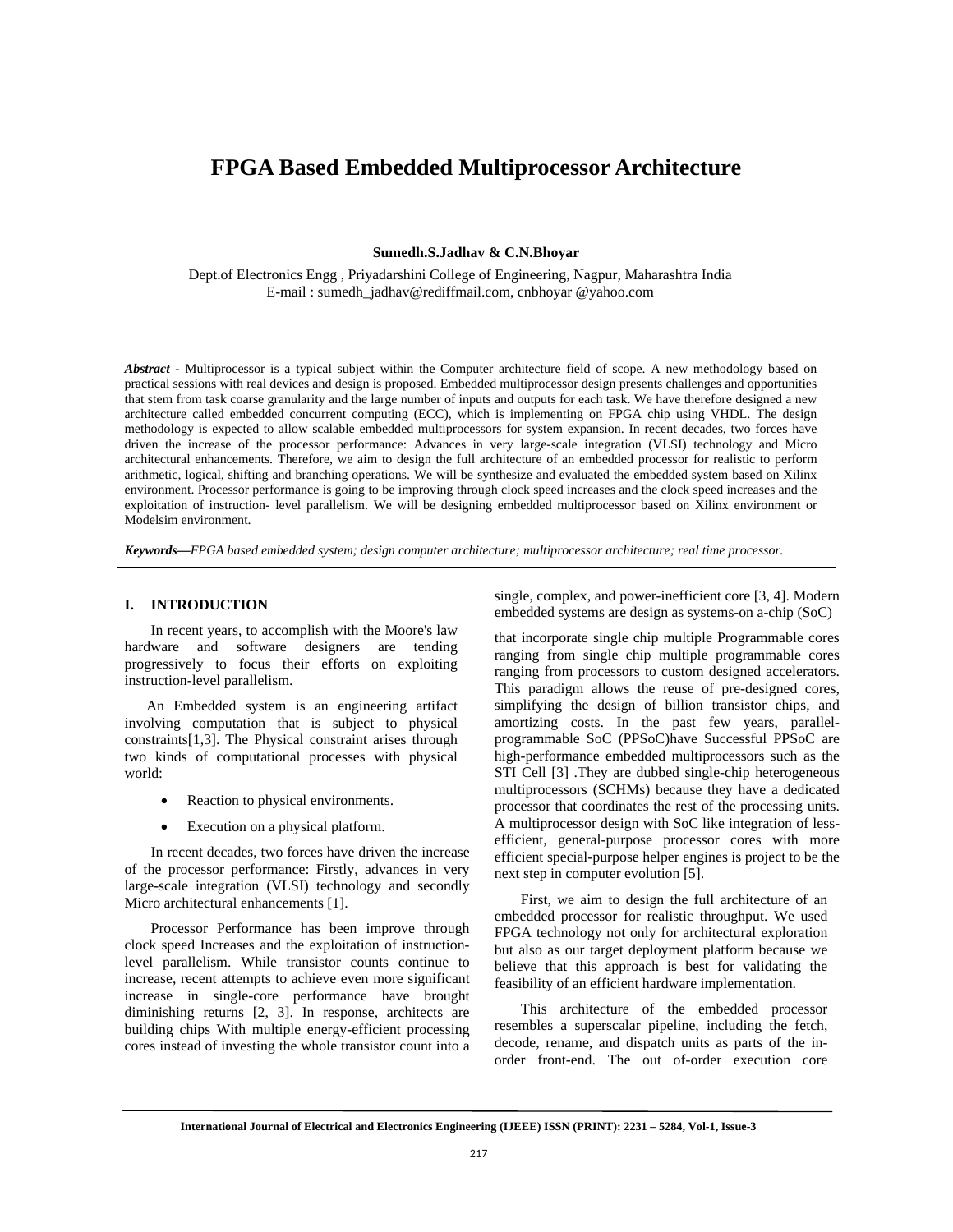contains the task queue, dynamic scheduler; execute unit, and physical register file. The in order back-end is comprised of only the retire unit. The embedded architecture will be implementing using the help of RTL descriptions in System VHDL.

However, this situation has brought two major problems. On one hand, it seems that software cannot take profit of the possibilities that technology is offering. Programs have poor parallelism and only small solutions like transactional memory have been presented. Likewise, the problems associated with designing ever-larger and more complex monolithic processor cores are becoming increasingly significant Among other difficulties that slow innovation in these fields, there is a key concept: testing and simulation.

 We will integrate the embedded processor with a shared memory system, synthesized this system on an FPGA environment, and performed several experiments using realistic benchmarks. the methodology to design and implement a microprocessor or multiprocessors is presented. To illustrate it with high detail and in a useful way, how to design the most complex practical session is shown. In most cases, computer architecture has been taught with software simulators [1], [2]. These simulators are useful to show: internal values in registers, memory accesses, cache fails, etc. However, the structure of the microprocessor is not visible.

 In this work, a methodology for easy design and real Implementation of microprocessors is proposed, in order to provide students with a user-friendly tool. Simple designs of microprocessors are exposed to the students at the beginning, rising the complexity gradually toward a final design with two processors integrated in an FPGA; each of which has an independent memory system, and are intercommunicated with a unidirectional serial channel [10].

 Based on FPGA technology, the system had to provide the basic components of a multiprocessor computer like a simple but complete processor, a memory hierarchy and minimal I/O. From this point, while software could be tested under a real multiprocessor environment adapted to the user needs, the platform would also allow researching in computer architecture.

#### **II. MULTIPROCESSOR**

 Multiprocessor system consists of two or more Connect processors that are capable of communicating. This can be done on a single chip where the processors are connected typically by either a bus. Alternatively, the multiprocessor system can be in more than one chip, typically connected by some type of bus, and each chip can then be a multiprocessor system. A third option is a multiprocessor system working with more than one computer connected by a network, in which each Computer can contain more than one chip, and each chip can contain more than one processor.

 Traditionally, software simulation has been essential for studying computer architecture because of its flexibility and low cost. Regrettably, users of software simulators must choose between high performance and high fidelity emulation. Whatever it is a new multiprocessor architecture or a transactional memory library, software simulators are orders of magnitude slower than the target system and don't offer realistic conditions for the testing environment.

 This project aimed to design and implement an FPGA-based multiprocessor architecture to speed up multiprocessor architecture research and ease parallel software simulation. This system had to be a flexible, inexpensive multiprocessor machine that would provide reliable, fast simulation results for parallel software and hardware development and testing.

 A parallel system is presented with more than one task, known as threads. It is important to spread the workload over the entire processor, keeping the difference in idle time as low as possible. To do this, it is important to coordinate the work and workload between the processors. Here, it is especially crucial to consider whether or not some processors are specialpurpose IP cores. To keep a system with N processors effective, it has to work with N or more threads so that each processor constantly has something to do. Furthermore, it is necessary for the processors to be able to communicate with each other, usually via a shared memory, where values that other processors can use are stored. This introduces the new problem of thread safety. When thread safety is violated, two processors (working threads) access the same value at the same time. Some methods for restricting access to shared resources are necessary. These methods are known as thread safety or synchronization. Moreover, it is necessary for each processor to have some private memory, where the processor does not have to think about thread safety to speed up the processor. As an example, each processor needs to have a private stack. The benefits of having a multiprocessor are as follows:

- 1. Faster calculations are made possible.
- 2. A more responsive system is created.
- 3. Different processors can be utilized for different

 Tasks. In the future, we expect thread and process parallelism to become widespread for two reasons: the nature of the Applications and the nature of the operating system. Researchers have therefore proposed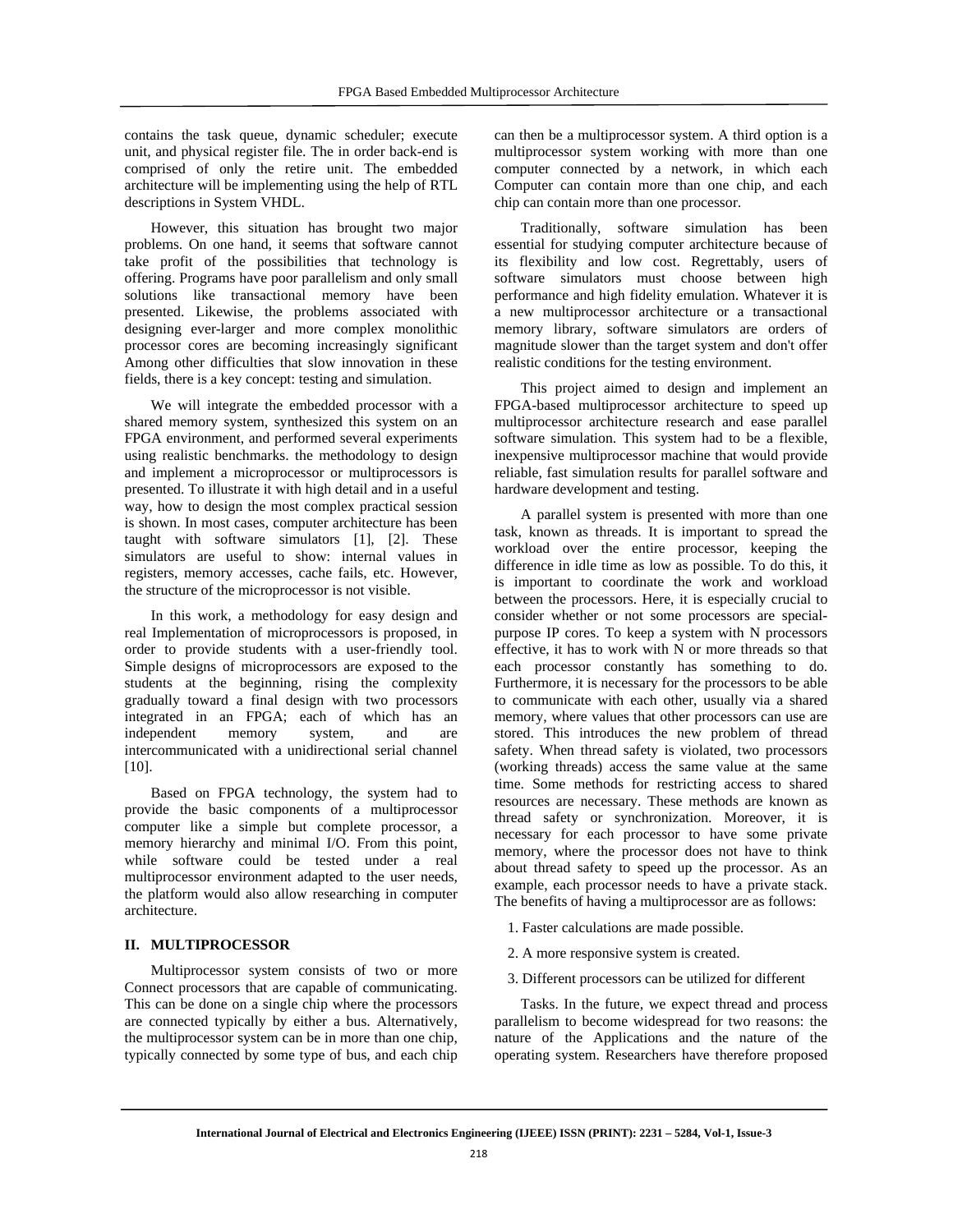two alternatives Micro architectures that exploit multiple threads of Control: simultaneous multithreading (SMT) and chip multiprocessors (CMP). Chip multiprocessors (CMPs) use relatively simple.

 Single-thread processor cores that exploit only moderate amounts of parallelism within any one thread, while executing multiple threads in parallel across multiple processor cores. Wide-issue superscalar processors exploit instruction level parallelism (ILP) by executing multiple instructions from a single program in a single cycle. Multiprocessors (MP) exploit threadlevel parallelism (TLP) by executing different threads in parallel on Different processors.

### **III. SOFTWARE TOOL**

 The Xilinx Platform Studio (XPS) is used to designMicro Blaze processors. XPS is a graphical IDE for developing and debugging hardware and software. XPS simplifies the procedure to the users, allowing them to select, interconnect, and configure components of the final system. Dealing with this activity, the student learns to add processors and peripherals, to connect them through buses, to determine the processor memory extension and allocation, to define and connect internal and external ports, and to customize the configuration parameters of the components. Once the hardware platform is built, the students learn many concepts about the software layer, such as: assigning drivers to Peripherals, including libraries, selecting the operative system (OS), defining processor and drivers parameters, assigning interruption drivers, establishing OS and libraries parameters.

 An embedded system performed with XPS can be Summarized as a conjunction of a Hardware Platform (HWP) and a Software Platform (SWP), each defined separately.

## *A. HARDWARE PLATFORM*

 The HWP is described in the Microprocessor Hardware Specification (MHS) file; it contains the description of the system architecture, the memory map and the configuration parameters. HWP can be defined as one or more processors connected to one or more peripherals through one or more buses. The definition of the activity follows this sequence:

- To add processors and peripherals.
- To connect them through buses.
- To determine the processor memory allocation.
- To define and connect internal and external ports.
- To customize the configuration parameters of the Components.

#### *B. THE SOFTWARE PLATFORM*

 The SWP is described in the Microprocessor Software Specification (MSS) file; it contains the description of drivers, component libraries, configuration parameters, standard input/output devices, interruption routines and other software features. The sequence of activities needed to define the SWP is the following:

- To assign drivers to peripherals.
- To assign interruption drivers.
- To establish OS and libraries' parameters.
- CTo assign Input/output port.
- To assign timers.
- To establish components parameters.



Figure 1. Block diagram of Multiprocessor

#### *C. SYSTEM MEMORY*

 A system that complies with the MP specification uses the standard AT memory architecture. All memory is allocated for system memory with the exception of addresses 0A\_0000h through 0F\_FFFFh and 0FFFE\_0000h through 0FFFF\_FFFFh, which are reserved for I/O devices and the BIOS. Compared to a uniprocessor system, a symmetric multiprocessor system imposes a high demand for memory bus bandwidth. The demand is proportional to the number of processors on the memory bus. To reduce memory bus bandwidth limitations, an implementation of this specification should use a secondary cache that has high-performance features, such as a write-back update policy and a snooping cache-consistency protocol. A secondary cache can push the scalability limit upward by reducing bus traffic and increasing bus bandwidth.

 In this form of multiprocessing, each background process renders its own frame and runs on a separate processor core (CPU). The number of processes used to render multiple frames simultaneously is never more than the number of processors. The number of background processes that can run on your computer also depends on the total amount of installed system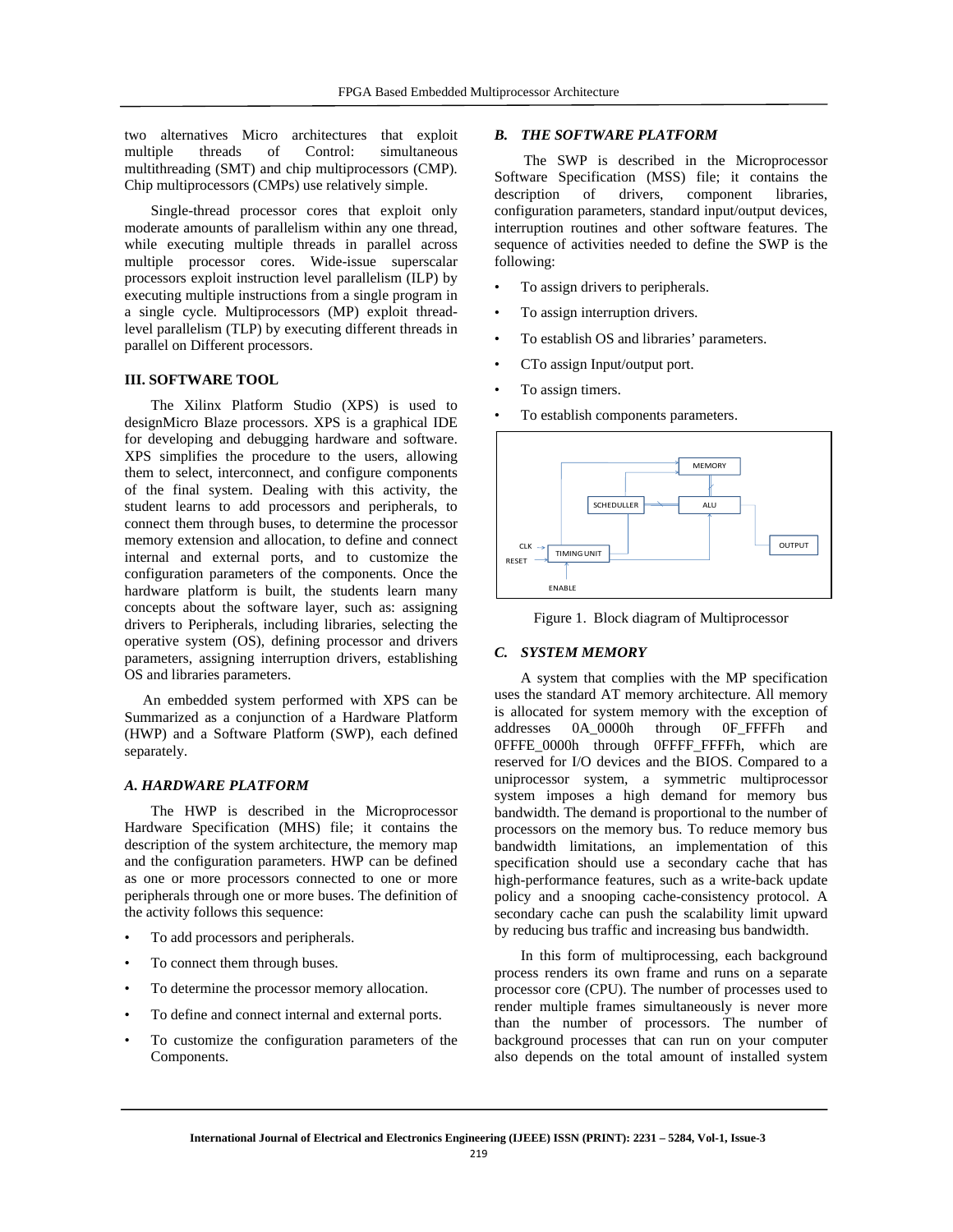RAM and the amount of RAM that is assigned to the After Effects application.

## *D. SCHEDULLER*

- To assign drivers to peripherals.
- To assign interruption drivers.
- To establish OS and libraries' parameters.
- To assign drivers to performs specific tasks.
- To support multiprogramming
- Large numbers of independent processes
- Simplified administration



Figure 2. Proposed architecture of multiprocessor architecture.

## **IV. THE MICROBLAZE MULTIPROCESSOR PROCESSOR**

 Micro Blaze is a 32-bit specific purpose processor Developed by Xilinx in VHDL. It can be parameterized using XPS to obtain an *à-la-carte* processor. It is a RISC processor, structured as Harvard architecture with separated data and instruction interfaces. Micro Blaze components are divided into two main groups depending on their configurability as shown in Fig.1. Some fixed feature components are:

- 32 general purpose registers sized 32-bit each.
- Instructions with 32 bits word-sized, with 3 operands and 2 addressing modes.
- 32 bits address bus.
- 3-stage Pipeline.

Some of the most important configurable options are:

- An interface with OPB (On-chip Peripheral Bus) data bus.
- An interface with OPB instruction bus.
- An interface with LMB (Local Memory Bus) data bus.
- An interface with LMB instruction bus.
- Instruction cache.
- To include EDK libraries.
- To select the operative system (OS).
- To define processor and drivers' parameters.
- Data cache.
- 8 Fast Simplex Link (FSL bus) Interfaces.
- Cache Link bus support.
- Hardware exception support.
- Floating Point Unit (FPU).

 The suggested core embedded processor contains a dual-issue, superscalar, pipelined processing unit, Along with the other functional elements required to Implement embedded SoC solutions. This other Functions include memory management and timers.

## **V. PRACTICAL DESIGNS**

 Practical sessions introduce gradual learning, allowing the fast design based on previous sessions. Essential problems in hardware programming will be raised:

- HyperTerminal serial communication.
- Using IO ports.
- Memory controller.
- Interruption routines and priority.
- *A. Pipeline Architecture*

 Micro Blaze Multiprocessor instruction execution is pipelined. For most instructions, each stage takes one clock cycle to complete. Consequently, the number of clock cycles necessary for a specific instruction to complete is equal to the number of pipeline stages, and one instruction is completed on every cycle. A few instructions require multiple clock cycles in the execute stage to complete. This is achieved by stalling the pipeline.

 When executing from slower memory, instruction fetches may take multiple cycles. This additional latency directly affects the efficiency of the pipeline. MicroBlaze Multiprocessor implements an instruction prefetch buffer that reduces the impact of such multicycle instruction memory latency. While the pipeline is stalled by a multi-cycle instruction in the execution stage, the prefetch buffer continues to load sequential instructions. When the pipeline resumes execution, the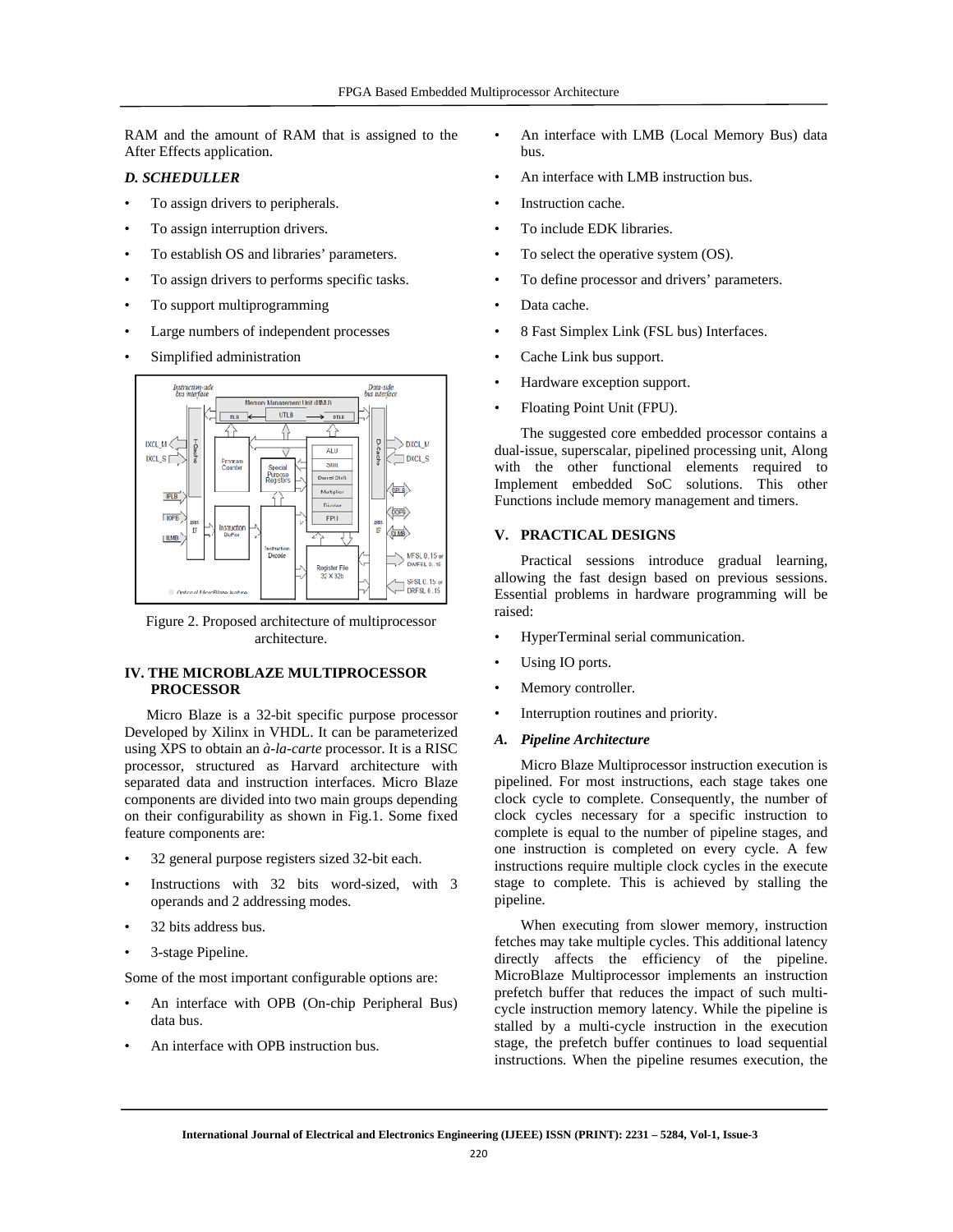fetch stage can load new instructions directly from the prefetch buffer instead of waiting for the instruction memory access to complete.

### *5-Stage Pipelining*

 When area optimization is disabled, the pipeline is divided into five stages to maximize performance: Fetch (IF), Decode (OF), Execute (EX), Access Memory (MEM).

|               | cycle | cycle |    | cycle cycle cycle cycle cycle |           | 6               |       | evele      | cycle     |
|---------------|-------|-------|----|-------------------------------|-----------|-----------------|-------|------------|-----------|
| instruction 1 | IF    | OF    | EX | MEM <sup>1</sup>              | <b>WB</b> |                 |       |            |           |
| instruction 2 |       | IF    | OF | EX                            |           | MEM   MEM   MEM |       | <b>WB</b>  |           |
| instruction 3 |       |       | IF | OF                            | EX        | Stall           | Stall | <b>MEM</b> | <b>WB</b> |

Figure 3. 5-Stage pipelining timing diagram

 Message passing in multiprocessors communication. The practical content of the subject is composed of 8 Projects. In the first session, user makes a basic system which will be used in following sessions as the base core system. Second and third sessions are used to introduce the input/output flow and the communication with external peripheral through the Onchip Peripheral Bus, for general purpose. SRAM external memory is added to the system at fourth session. Next session is dedicated to the External Memory Controller and how to split the bus. Micro Blaze interruptions are added in the sixth session, and external interruptions using the interruption controller are included in the seventh session. Finally, students build a biprocessor, using the Fast Simple Link channel at session eight. In fig. 2.Relation between practices is shown. For instance, 5th session is based on all previous sessions, 7th session is based on 3rd and  $1<sup>st</sup>$  Session

#### *B. Branches*

 Normally the instructions in the fetch and decode stages (as well as prefetch buffer) are flushed when executing a taken branch. The fetch pipeline stage is then reloaded with a new instruction from the calculated branch address. A taken branch in Multiprocessor takes three clock cycles to execute, two of which are required for refilling the pipeline. To reduce this latency overhead, MicroBlaze Multiprocessor supports branches with delay slots. When executing a taken branch with delay slot, only the fetch pipeline stage in Multiprocessor is flushed. The instruction in the decode stage (branch delay slot) is allowed to complete. This technique effectively reduces the branch penalty from two clock cycles to one.

#### *C. Memory Architecture*

 MicroBlaze is implemented with Harvard memory architecture; instruction and data accesses are done in separate address spaces. Each address space has a 32-bit range (that is, handles up to 4-GB of instructions and data memory respectively). The instruction and data memory ranges can be made to overlap by mapping them both to the same physical memory. The latter is useful for software debugging.

 MicroBlaze Multiprocessor does not separate data accesses to I/O and memory (it uses memory mapped I/O). The processor has up to three interfaces for memory accesses:

- Local Memory Bus (LMB)
- Processor Local Bus (PLB) or On-Chip Peripheral Bus (OPB)
- Xilinx Cache Link (XCL) The LMB memory address range must not overlap with PLB, OPB or XCL ranges.

 Memory map, ports and other parameters. In the following subsection, the steps needed to configure the system will be described. The parameters shown in this section depends on the FPGA chip, in this case the Spartan 3 board [11].

#### **D.** *Hardware Platform Specifications*

 This stage is described in the MHS file. Following, the Components specified in the structure of the system are Enumerated:

- Two Micro Blaze processors.
- Two on-chip RAM memory blocks (BRAM), one for Each processor.
- One UART.
- One OPB bus, to connect the UART with the slave Processor.
- Two LMB buses to communicate each processor with their respective data memory controller; and another Two LMB buses to interconnect the processors with their instruction memory controller.



Figure 4. Design of Hardware Processor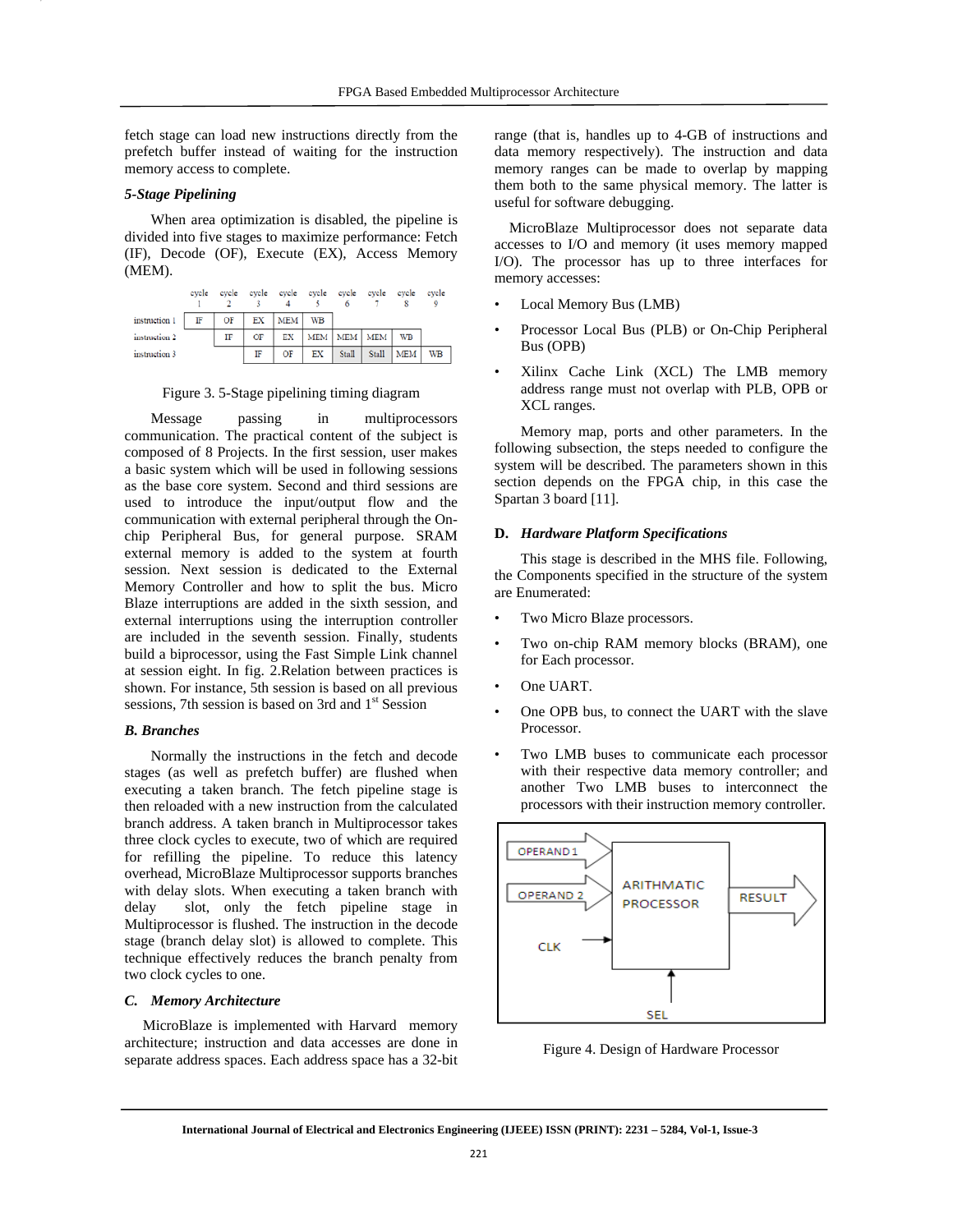In above diagram we observed the result for arithmetic operations. It can be depends upon the Opcode. For logical processor instead of arithmetic processor we will refer the logical Processor.

 After that, the interconnection of buses and components is defined. The connection of the memory ports are also set at this point. The student has to specify in the connection matrix which components are linked to which buses and with which kind of connection.

 In the exposed case, four LMB buses are needed to access local memory, two for each Micro Blaze, because each processor has its own memory subsystem.

 Also, one FSL channel which connects both processors. Each BRAM has been designed with 4 different ports. Each Micro Blaze reaches its memory block through two different interfaces (instructions and data). After that, it is necessary to map the components inside the Configuration memory of the processors. XPS provides a functionality which is able to compute automatically a valid configuration memory map for a monoprocessor system structure..

 Most of the internal ones are configured by XPS with default settings. It is also necessary to define and to connect some of the internal ports to make the system works: those ports related to the reset and clock signals must be forwarded to all of the subsystems and components. Four external ports are mandatory: clock, reset, UART in and UART out. With these ports, the student sends commands and synchronization Information to the system. Finally, the components are configured. The parameters for each component and their meaning are described thoroughly in the documentation included in the XPS platform.

 Particularly, Micro Blaze includes a parameter which selects the amount of FSL interfaces used. Thus, both processors have to set this configuration value to one to allow the communication between them. The configuration of this parameter is done by changing C\_FSL\_LINKS. This parameter has to be set to a numerical value, representing the amount of FSL interfaces to be included in the core.

 Another interesting configuration to be mentioned is the UART operational configuration. The student has to determine the operational frequency, the application of the parity bit checking, working bauds, etc. A valid set of parameters for the UART and Multiprocessor are the following:

#### *1) UART parameters.*

*a) C\_CLK\_FREQ = 50\_000\_000.* Set the frequency of

the OPB bus, connected to the UART. It has to coincide with the operational system speed.

*b) C\_BAUDRATE = 19200.* Set the bauds for the

UART. The terminal used to receive characters has to be configured at the same baud rate.

*c)*  $C\_{USE}\_\text{PARITY} = 0$ . Set whether the UART should work with parity bit or not.

#### **VI. SOFTWARE AND HARDWARE REQUIREMENT**

 For Software simulation I will prefer MODELSIM and for synthesis I will be prefer XILINX. Hardware requirement is SPARTAN-3.

#### **VII. RESULT VERIFICATION AND ANALYSIS**

 Observe the required result like arithmetic, logical, branching and shifting.



#### **ACKNOWLEDGEMENTS**

 Authors wish to remark the great task carried out by the Xilinx and Modelsim user guide; and the authors wish to thanks Prof.C.N.Bhoyar for his contribution in the design process.

#### **REFERENCES**

- [1] *John L. Hennessy and David A. Patterson. Computer architecture: a quantitative approach. Morgan Kaufmann Publishers Inc., San Francisco, CA, USA, fourth edition 2007.*
- *[2] Doug Burger and James R. Goodman. Billion-Transistor Architectures: There and Back Again. IEEE Computer, 37(3):22– 28, 2004.*
- *[3] David Geer. Industry Trends: Chip Makers Turn to Multicore Processors. Computer, 38(5):11–13, May,2005.*
- *[4] A Flexible Architecture for Simulation and Testing (FAST) Multiprocessor Systems. Davis, John D., Hammond, Lance and Olukotun, Kunle. 2005. s.l. : IEEE Computer Society, 2005. International Symposium on High-Performance Computer Architecture.*
- *[5] AMD Corporation. Multi-core processors: the next revolution in computing White paper, 2005.*
- *[6] B. Ackland, A. Anesko, D. Brinthaupt, S.J. Daubert, A. Kalavade, J. Knobloch, E. Micca, M. Moturi, C.J. Nicol, J.H. O'Neill, J. Othmer, E. Sackinger, K.J. Singh, J. Sweet, C.J. Terman, and J. Williams. A Single-chip, 1.6-billion, 16-b MAC/s Multiprocessor IEEE Journal of, 35(3):412–424, Mar 2000.*